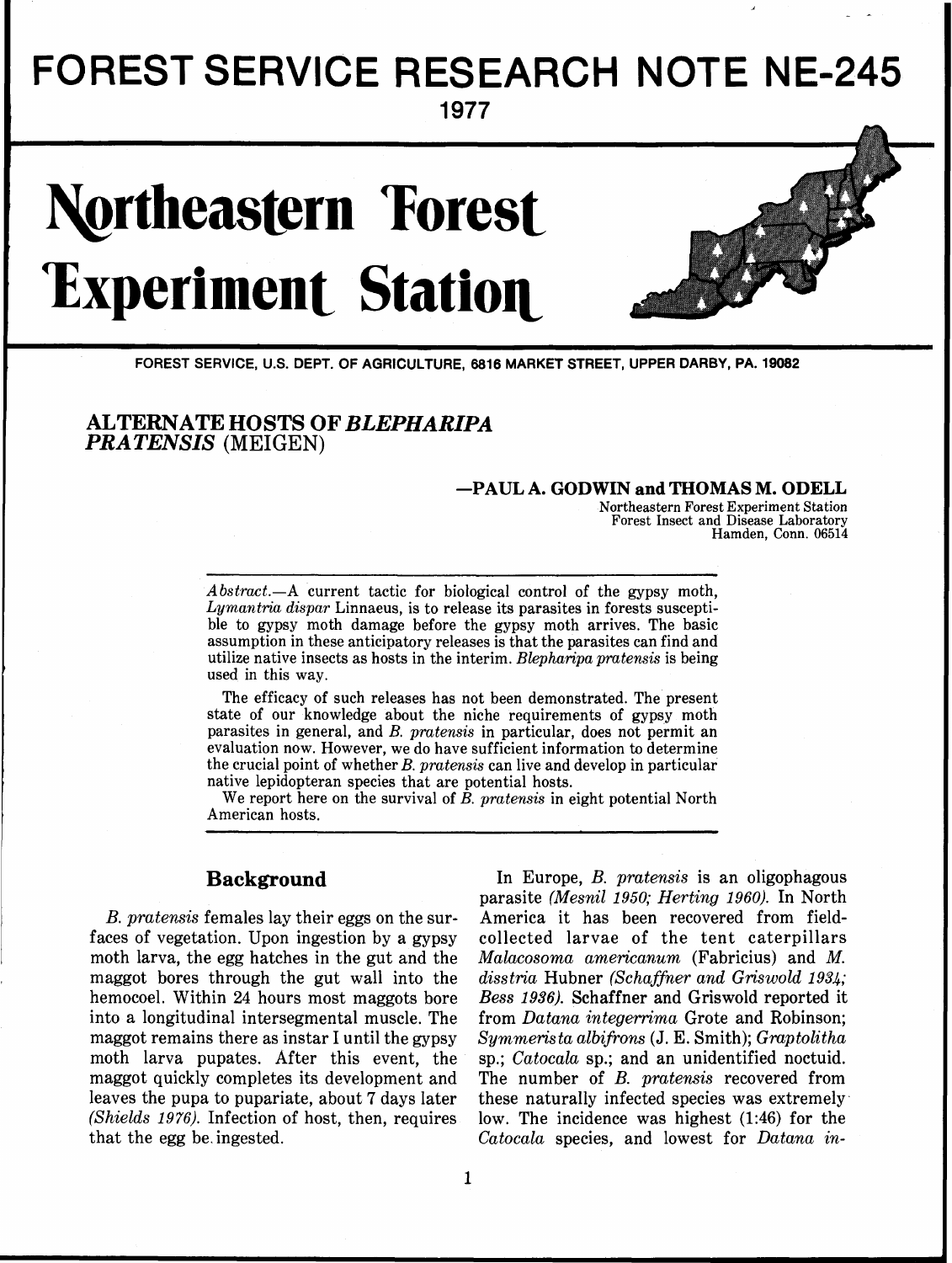*tegerrima*. It has also been recovered from  $Stilp$ notia salicis (Linnaeus) (Schaffner 1950).

Thompson (1913) fed *B.* pratensis eggs to a number of forest lepidoptera in the laboratory. The parasite successfully developed in M. americanum and M. disstria, but none survived in Nymphalis antiopa Linnaeus, Orgyia leucostigma (J. E. Smith), or 0. antiqua Linnaeus.

Except for the tent caterpillars, the record is too fragmentary to tell whether B. pratensis survives only rarely in the species observed—in some special set of circumstances-or whether B. pratensis can develop normally, but is out of phase either in time or place, or both, with other potential hosts.

For our purposes, we have simply bypassed the time and place aspects of infection and fed eggs directly to larvae in the laboratory.

## **Methods**

The species studied were collected in the field, brought to the laboratory, and reared in environmental chambers at 25°C and 60% RH with 16 hours of light  $(6:00 \text{ am to } 10:00 \text{ pm})$ . Penultimate and last instar larvae were fed B. pratensis eggs by placing two eggs on an edge of a 1-cm2 piece of leaf in a 100 x 15-mm petri dish. If the eggs were not eaten within 12 hours, the eggs were removed and replaced with a new leaf fragment and eggs. The larvae were then reared to the pupal stage to await the emergence of the maggot, if any.

For each species, a number of larvae equal to

the number tested was reared to check for the incidence of natural infection. After pupation, the puparia were weighed; and 14 days later they were radiographed to determine whether pupation had taken place (ODell et al. 1974).

## **Results**

*B.* pratensis was not recovered from any of the larvae reared to check for natural infection.

No B. pratensis maggots emerged from the following species:  $Heterocampa$  guttivitta (Walker), Dasychira basiflava (Packard), Nymphalis antiopa, or Acronicta spp. The data are summarized in Table 1.

B. pratensis maggots did emerge from Malacosoma americanum, M. disstria, Hemiluca maia Drury, and Anisota senatoria (J. E. Smith).

Only in M. disstria did B. pratensis survive as well as it did in L. dispar. Survival in all other species was significantly lower. However, the insects that developed in M. disstria were significantly lighter. The mean weight of 3-dayold puparia from  $M$ . disstria was 0.0933 g, and from L. dispar 0.1194 g. On the other hand, B. pratensis did not survive as well in  $H$ . maia, but those individuals that did survive were not significantly lighter (0.1053 g) than those from L. dispar.

With the gypsy moth we have found a close correlation ( $r^2 = 0.8548$ ) between the weight of a pupa and the weight of the B. pratensis puparium that develops from it.  $M$ . disstria pupae are smaller than gypsy moth pupae, so

| Host species                                                                                                                          | Larvae<br>fed eggs                                    | Maggots<br>emerged             | Puparia                     | Average<br>puparium weight                                                                             | Pupae          | Survival<br>to pupation                      |
|---------------------------------------------------------------------------------------------------------------------------------------|-------------------------------------------------------|--------------------------------|-----------------------------|--------------------------------------------------------------------------------------------------------|----------------|----------------------------------------------|
|                                                                                                                                       | No.                                                   | No.                            | No.                         | g.                                                                                                     | No.            | Pct.                                         |
| L. dispar<br>M. disstria<br>M. americanum<br>H. maia<br>A. senatoria<br>H. guttivitta<br>D. basiflava<br>N. antiopa<br>Acronicta spp. | 100<br>62<br>100<br>100<br>100<br>30<br>14<br>8<br>54 | 53<br>37<br>38<br>12<br>2<br>0 | 53<br>37<br>38<br>14a<br>зa | $0.1194 \pm .0249$<br>$.0933 \pm .0139$<br>$.0643 \pm .0104$<br>$.1053 \pm .0321$<br>$.0584 \pm .3195$ | 49<br>23<br>20 | 49.00<br>37.17<br>20.00<br>7.00<br>1.00<br>0 |

**Table 1.-Survival of Blepharipa pratensis in host species reared in the laboratory** 

aRadiographic examination of host pupae showed that some maggots did not emerge, but pupariated within the host pupa.